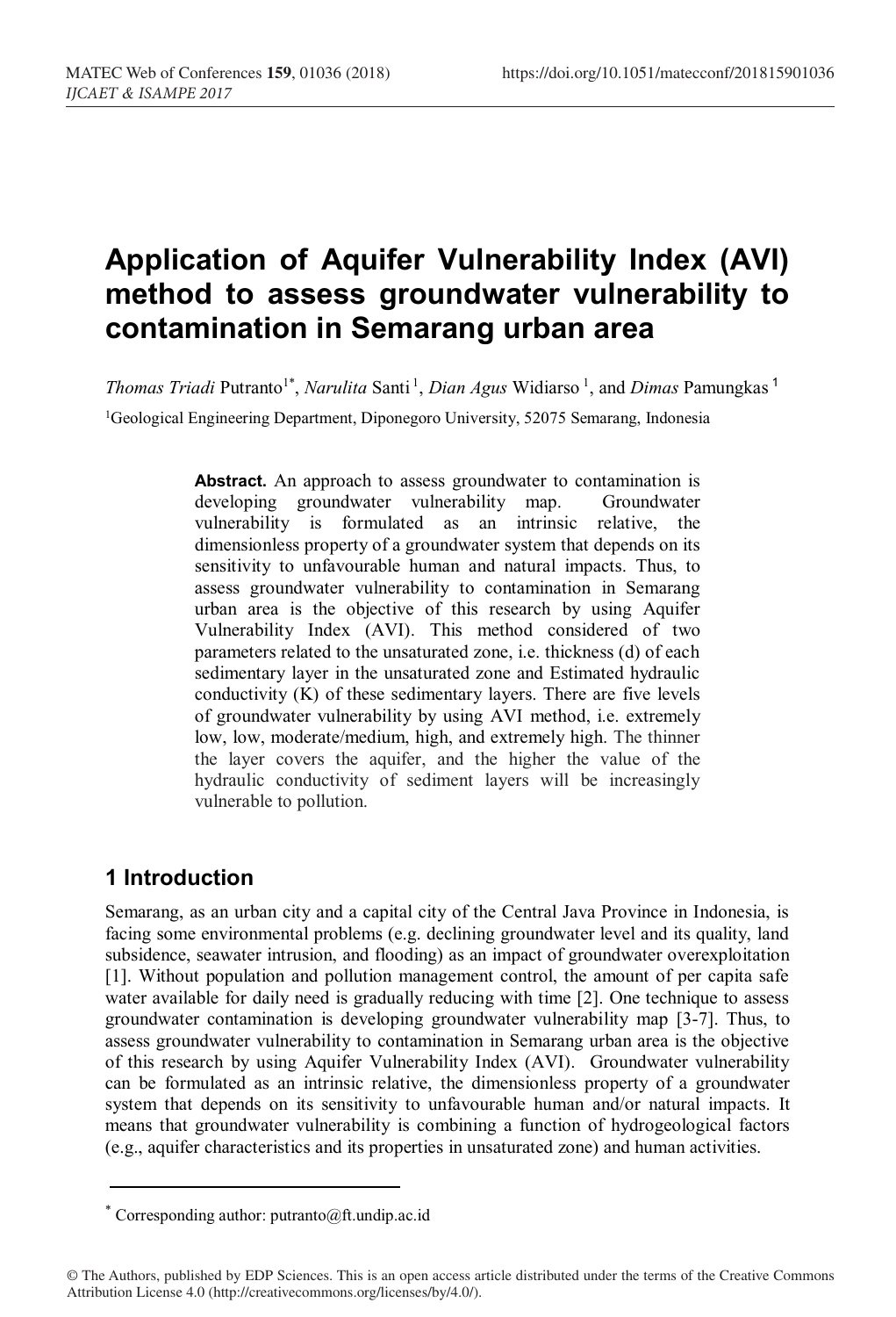#### **2 Geologic and hydrogeologic setting**

The study area is located in Semarang urban city. Geologic setting of Semarang consists of from the oldest to the youngest which are sedimentary deposits (Kalibeng Formation, Kerek Formation, and Damar Formation), volcanic product (Kaligetas Formation, Kaligesik Formation, Jongkong Formation, and Gajahmungkur Formation), and alluvium deposit [8]. The sedimentary deposits spread in the centre of Semarang. Kerek formation (middle Miocene age) consists of alternating claystone, marl and limestone. Claystone partly interlayered with siltstone or sandstone Kalibeng Formation (late Miocene-Pliocene) contains massive marl in the upper part, locally carbonaceous marls intercalating with tuffaceous sandstone and limestone. Damar Formation is mainly non-marine deposit consist of tuffaceous sandstone, breccia, conglomerate which is located in the centre of Semarang. The volcanic products are mainly located in the south of Semarang. They consist of breccia, lava, tuff and laharic breccia. Moreover, the latest deposits (Holocene, Lower Pleistocene) are in a marine environment form the coastal plain of Semarang. The bulk of the basin sediments contain alluvium (Qa). Alluvium is the result of surficial deposits from the coastal plain, river, and deltaic system deposits as shown in Figure 1.



**Fig. 1.** Regional geological map of Semarang [3].

According to the regional hydrogeological map of Semarang [9], in the northern part, the aquifer is mainly flowing in the intergranular system. This system has the extensive aquifer with highly to the productive aquifer. The main lithology in this aquifer system is alluvial deposits. Meanwhile, in the south of Semarang, aquifer mainly flows both through fissures, and interstices which extensive spreading and moderately productive, but locally also available productive aquifer.

#### **3 Methods**

To assess groundwater vulnerability to contamination, Aquifer Vulnerability Index (AVI) method [10] was applied to protect groundwater. The AVI rating system model performed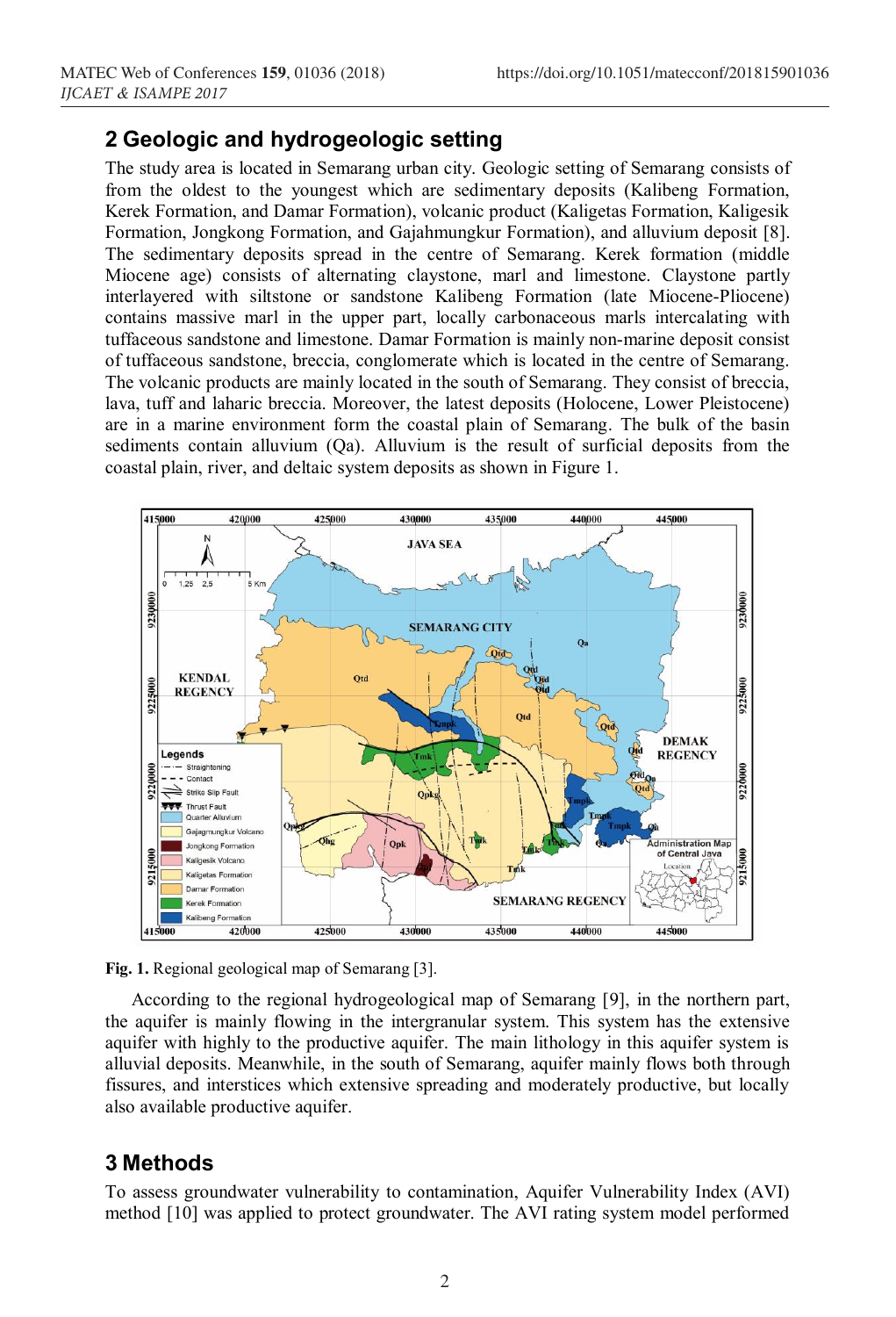for the evaluation of intrinsic vulnerability. This method considered of two parameters related to the unsaturated zone, i.e.

- i. Thickness (d) of each sedimentary layer in the unsaturated zone
- ii. Estimated hydraulic conductivity  $(K)$  of these sedimentary layers

The thickness of each sedimentary later was measured by levelling water level in some dug wells (around 308 wells) using water level indicator. Moreover, Geo-resistivity survey was applied to construct sedimentary layers. The resistivity of the rocks was measured by injected currents and the resulting differences at the surface [11]. There were around 46 locations to measure geo-resistivity in Semarang urban area. Since K values may not be visible for each sedimentary layer, a table of estimated values was required in the study area as shown in table 1 [10  $&12$ ]. The hydraulic resistance (c) that results from the product of the two parameters using the equation below gives the aquifer vulnerability index:

$$
c = \Sigma d/K \tag{1}
$$

**Table 1.** Hydraulic conductivity from various Sediment [10 & 12].

| <b>Sediment type</b>                                                                                      | <b>Hydraulic conductivity</b> |
|-----------------------------------------------------------------------------------------------------------|-------------------------------|
| Gravel                                                                                                    | $1,000 \text{ m/d}$           |
| Sand                                                                                                      | $10 \text{ m/d}$              |
| Silty sand                                                                                                | $1 \text{ m/d}$               |
| Silt                                                                                                      | $10^{-1}$ m/d                 |
| Fractured till, clay or shale (0-5 m from ground surface)                                                 | $10^{-3}$ m/d                 |
| Fractured till, clay or shale (5-10 m from ground surface)                                                | $10^{-4}$ m/d                 |
| Fractured till, clay or shale (10 m from ground surface, but weather<br>based on colour, brown or yellow) | $10^{-4}$ m/d                 |
| Sand $-$ silt $-$ clay (massive or mixed)                                                                 | $10^{-5}$ m/d                 |
| Massive till or mixed sand-silt-clay                                                                      | $10^{-6}$ m/d                 |

Using equation 1 above, the groundwater vulnerability method using AVI can be generated from each geo-resistivity points. However, the calculated c or log c is related to Table 2 to define the vulnerability level.

**Table 2.** Relationship of Aquifer Vulnerability Index (AVI) to Hydraulic Resistance [10].

| Hydraulic resistance (c) | Log (c) | <b>Vulnerability</b> |
|--------------------------|---------|----------------------|
| $0 - 10$                 |         | Extremely high       |
| $10 - 100$               | 1-2     | High                 |
| $100 - 1,000$            | $2 - 3$ | Moderate/Medium      |
| $1,000 - 10,000$         | 3-4     | Low                  |
| >10,000                  | >4      | Extremely low        |

#### **4 Results and Discussion**

.

Based on the hydrogeological mapping as shown in Figure 2, the minimum and maximum of groundwater depth, as unsaturated zones, are 0.03 m and 34 m respectively. Following the topography elevation, the minimum depth is found in the north to the east of Semarang, i.e. Genuk Sub-District while the deepest is located in the south-west and south-east of Semarang, i.e. Ngalian Sub-District and Tembalang Sub-District respectively. Figure 3 shows the class of groundwater depth. Five classes are less than 2 m, 2-5 m, 5-10 m, 10-20 m, and more than 20 m depth. The average groundwater depth is located in the centred of Semarang area that is 5-10 m.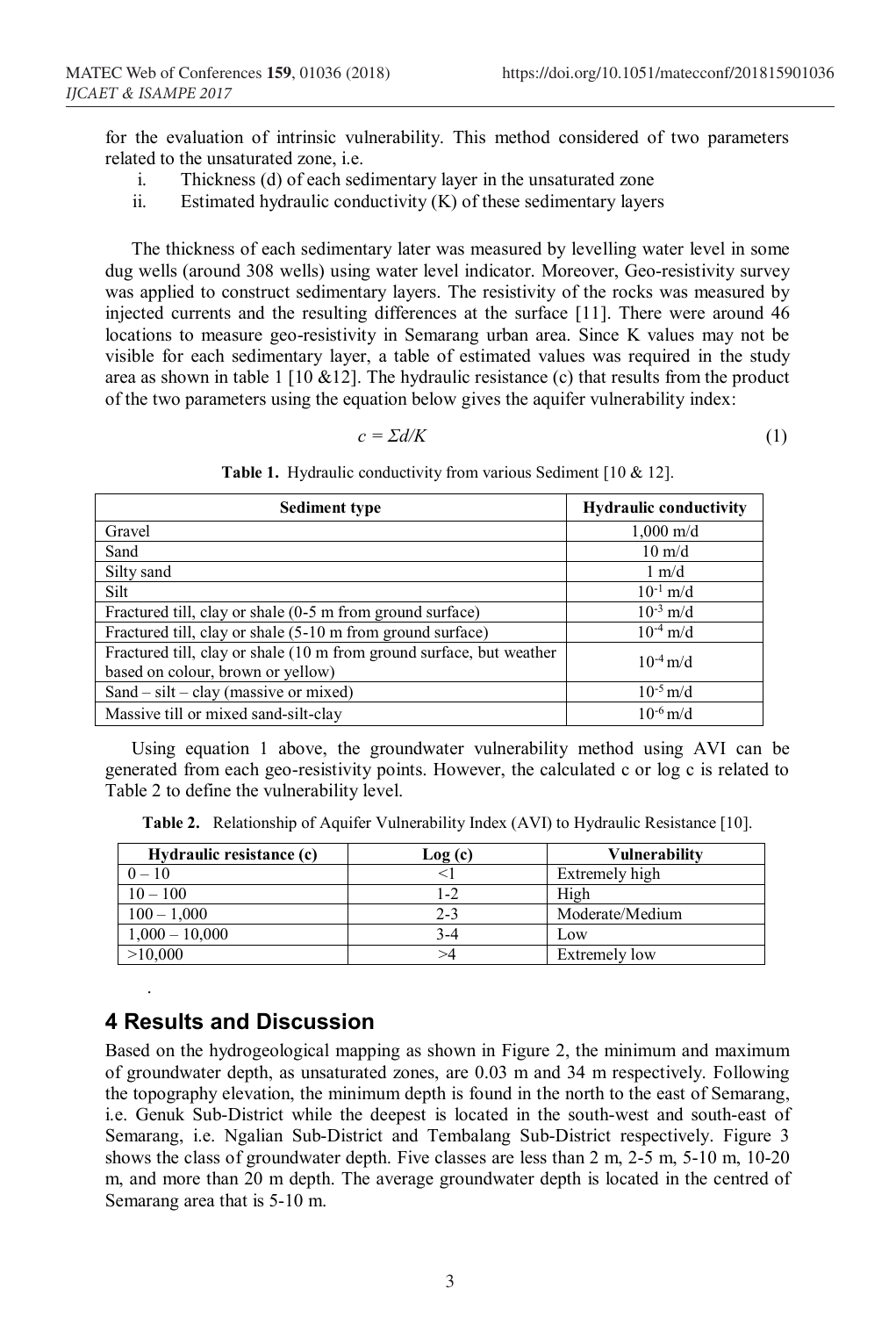

**Fig. 2.** Map of groundwater level measurement.

Based on the resistivity measurement, the subsurface consists of unconsolidated material/alluvium such as clay to sand, sedimentary rocks (sandstone, limestone, and claystone) and volcanic products (breccia, tuff breccia, tuff, tuffaceous sandstone, and lava). Alluvium is mainly located in the north and the east of Semarang whereas the sedimentary and volcanic rocks, are present in the centre and the south of Semarang. Thus, the hydraulic conductivity is the range  $10^{-6}$  to  $10^{3}$  m/d. The highest hydraulic conductivity indicates excellent permeability, i.e. gravel to sand. Claystone is the lowest of the coefficient of permeability in the study area.

There are five levels of groundwater vulnerability by using AVI method (Figure 4), i.e. extremely low, low, moderate/medium, high and extremely high. Extremely low to low vulnerable zones describe that the thickness of unsaturated zones is in the range 10-20 m and above 20 m thick while the conductivity is very low  $(10^{-6}$  to  $10^{-3}$  m/d). These areas are in Banyumanik, Gungungpati, and Ngalian Sub-District. This zone is located mainly in the south and west of Semarang.

The moderate/medium vulnerable has the unsaturated thickness of 5-10 m depth and the hydraulic conductivity  $10^{-3}$  m/d. The area is located in the east of Semarang (locally Semarang Utara Sub-District and Genuk Sub-District).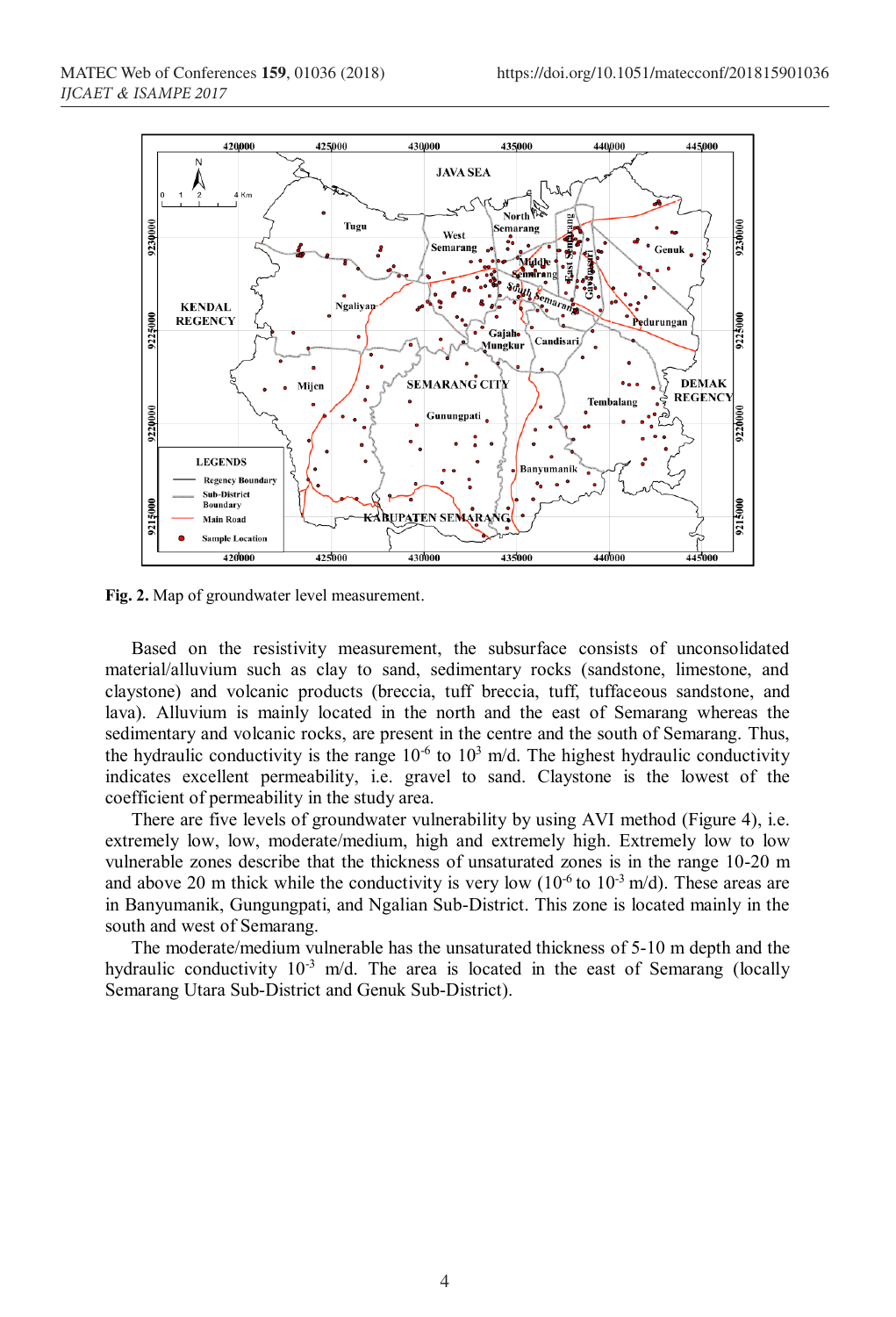

**Fig. 3.** Groundwater depth of Semarang urban area.

Moreover, the high to extremely high vulnerability zones are located in the west (Mijen Sub-District), the centre (Semarang Barat, Gajah Mungkur), in the north (Semarang Utara), in the east (Genuk) and the south-east (Tembalang) of Semarang urban area. The unsaturated zones are in the range 2-5 m and less than 2 m. The hydraulic conductivity is the range  $10-10^3$  m/d.



**Fig. 4.** Groundwater vulnerability map using AVI method.